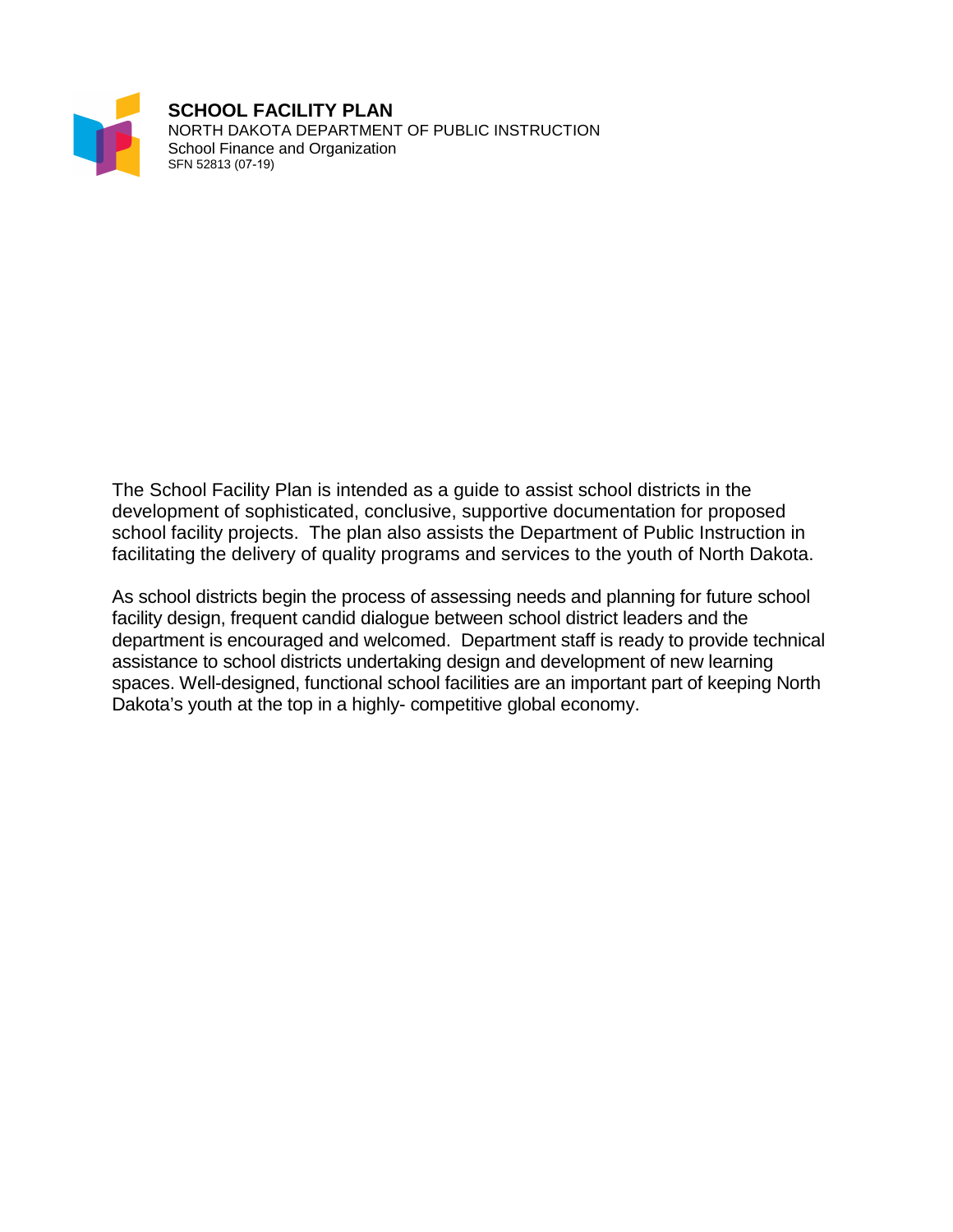Project Name

### **Description of Project**

Fur Furnish a brief, narrative description of the proposed project, including construction material, number and rpes of specific learning or other spaces (e.g. classrooms, library, offices, conference rooms, storage, ication, new construction, remodelling, grade levels served, and additional data, including planned start a<br>omnletion date if project is approved offices, conference rooms, storage, etc.), location, new construction, remodeling, grade types of specific learning or other spaces (e.g. classrooms, library, offices, conference rooms, storage, etc.), location, new construction, remodeling, grade levels served, and additional data, including planned start and completion date if project is approved.

#### **Other Data:**

| <b>Estimated Square footage</b>     | Estimated cost/square foot               |
|-------------------------------------|------------------------------------------|
| Estimated total cost of project     | Estimated annual (new) operating expense |
| Estimated annual (new) energy costs | Estimated new staff costs                |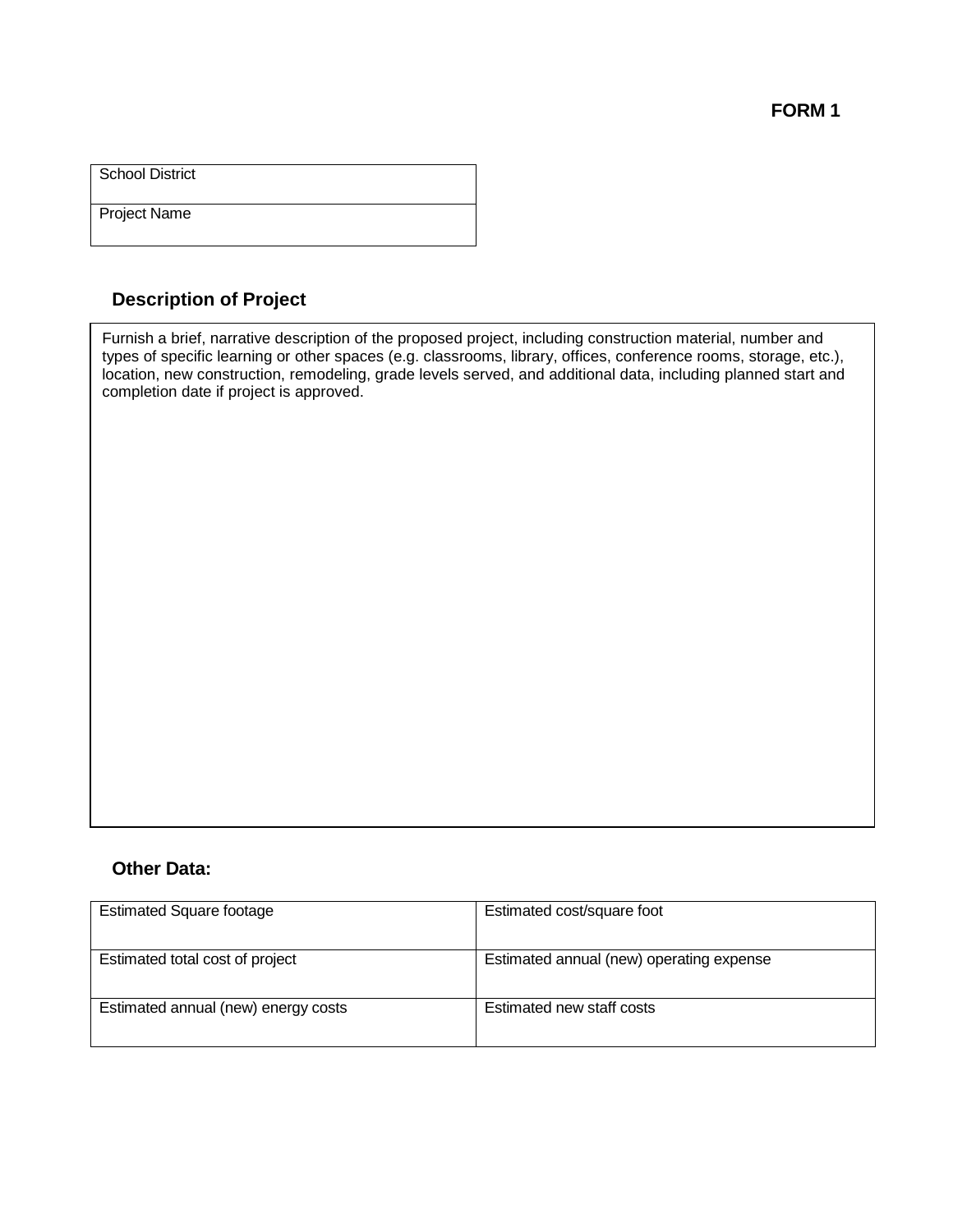Project Name

### **Need for the Project**

Briefly specify the need or needs for undertaking the project and describe improvements that will occur as a result of project completion. Examples: (a) to enhance program and service delivery to students; (b) to correct health and life safety concerns, code violations, statute violations; (c) to address space shortages created by increasing enrollment, open enrollment, restructuring, or the like; (d) to extend the facility's life; (e) to increase facility efficiencies and/or reduce cost outlay; or (f) other.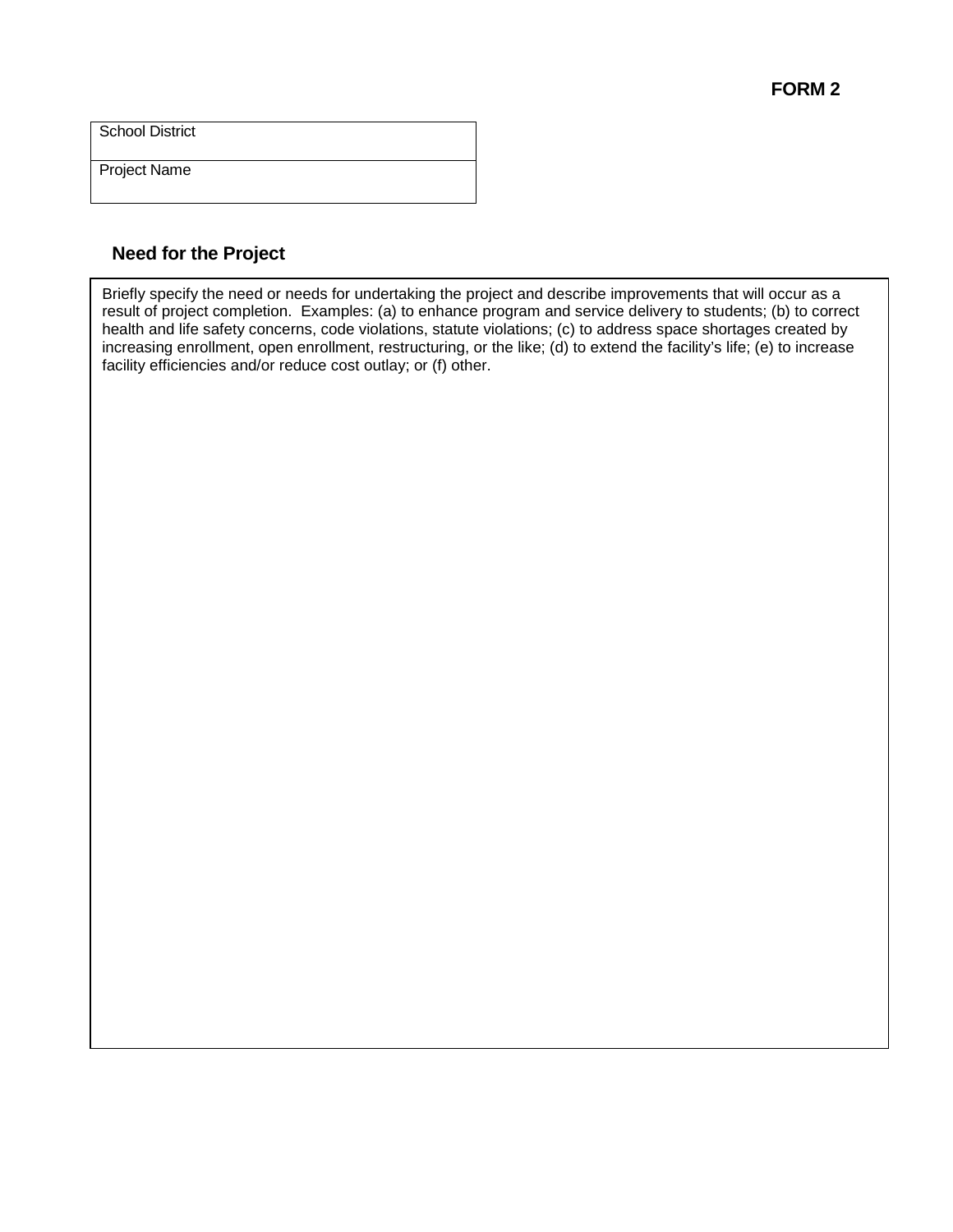Project Name

## **District Geographic Information**

Prepare an outline map of the school district, citing school building locations, possible alternative facilities (for school use), major transportation routes (highways), the project location, and other pertinent data.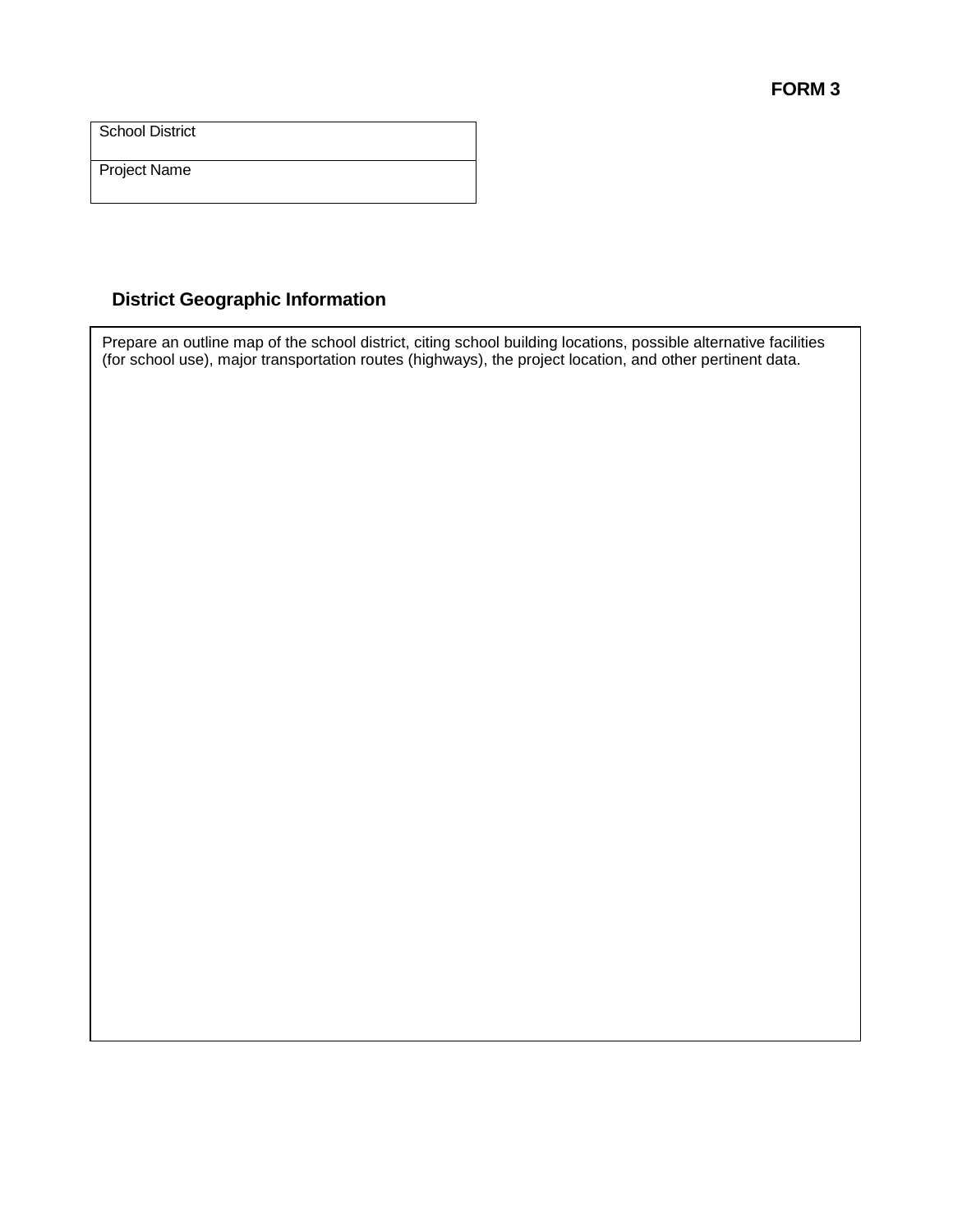Project Name

### **Area Geographic Information**

Prepare an outline map of the school district and adjacent school districts. Note all school building locations, other alternative facilities for school use, major highways, the project location, and other significant data (distances, driving times, barriers, etc.).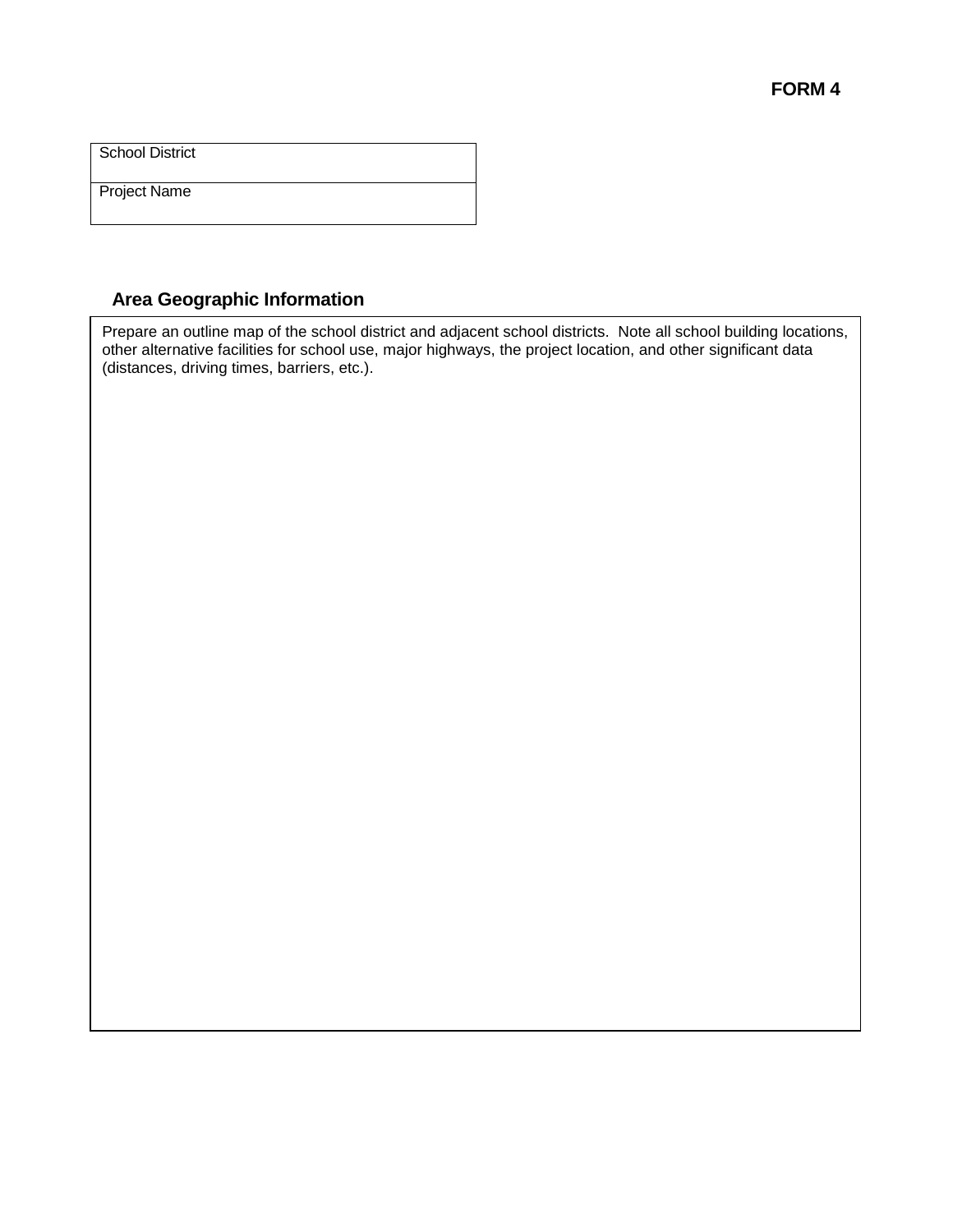Project Name

### **Alternatives**

Please identify alternatives considered by the School Board to address the school district's facility needs, prior to proposing the project. Include initiatives/overtures extended to cooperate with adjacent school districts, postsecondary institutions, public or private organizations, governmental entities, and other organizations to fulfill the district's facility needs.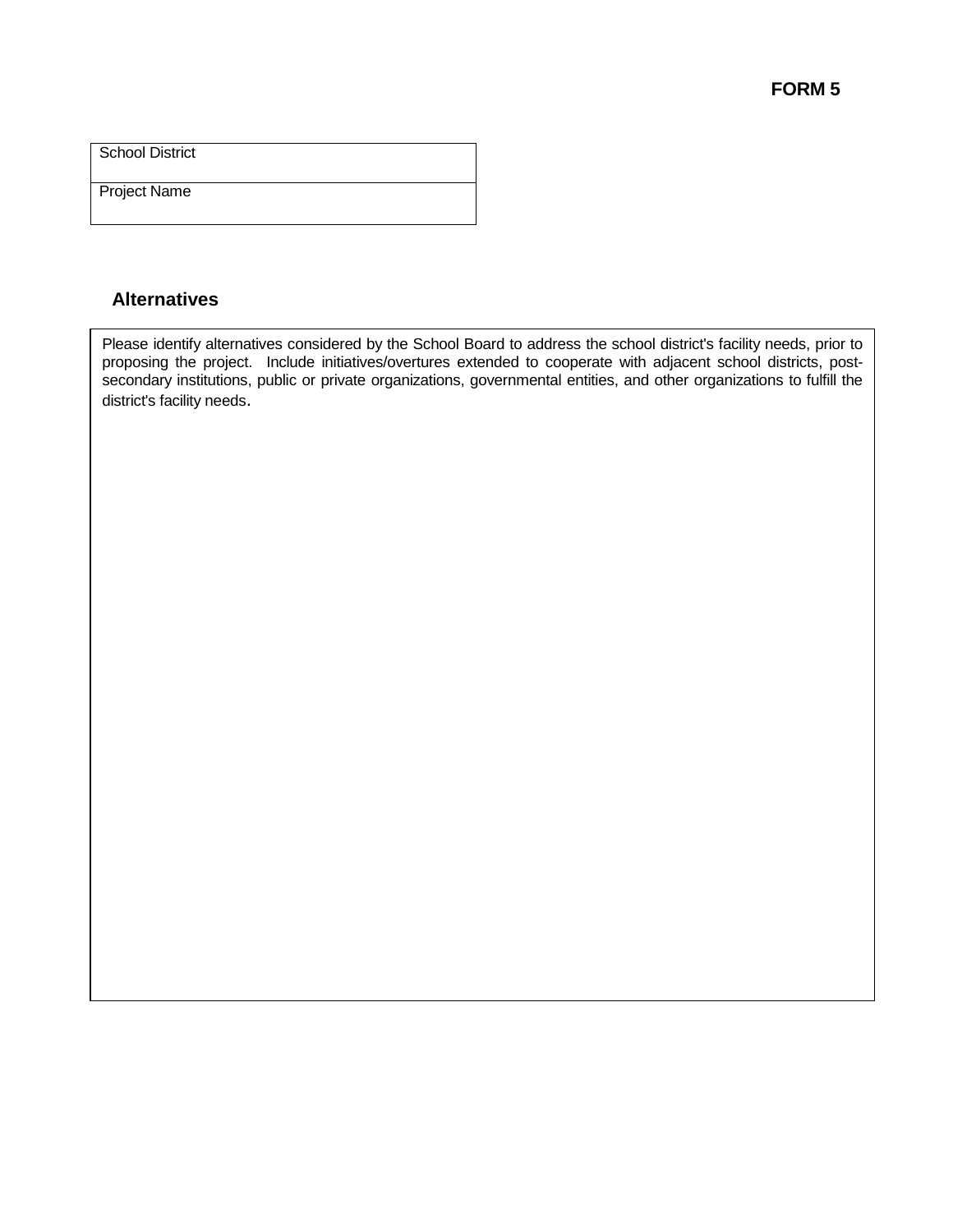Project Name

# **Rejection of Alternatives**

Present rationale considered by the School Board to reject alternatives for addressing the school district's facility needs, prior to proposing the project. Particularly, detail rationale for rejecting the usage of alternative space available (if any) in adjacent school districts, post-secondary institutions, public or private organizations, governmental entities, and other organizations.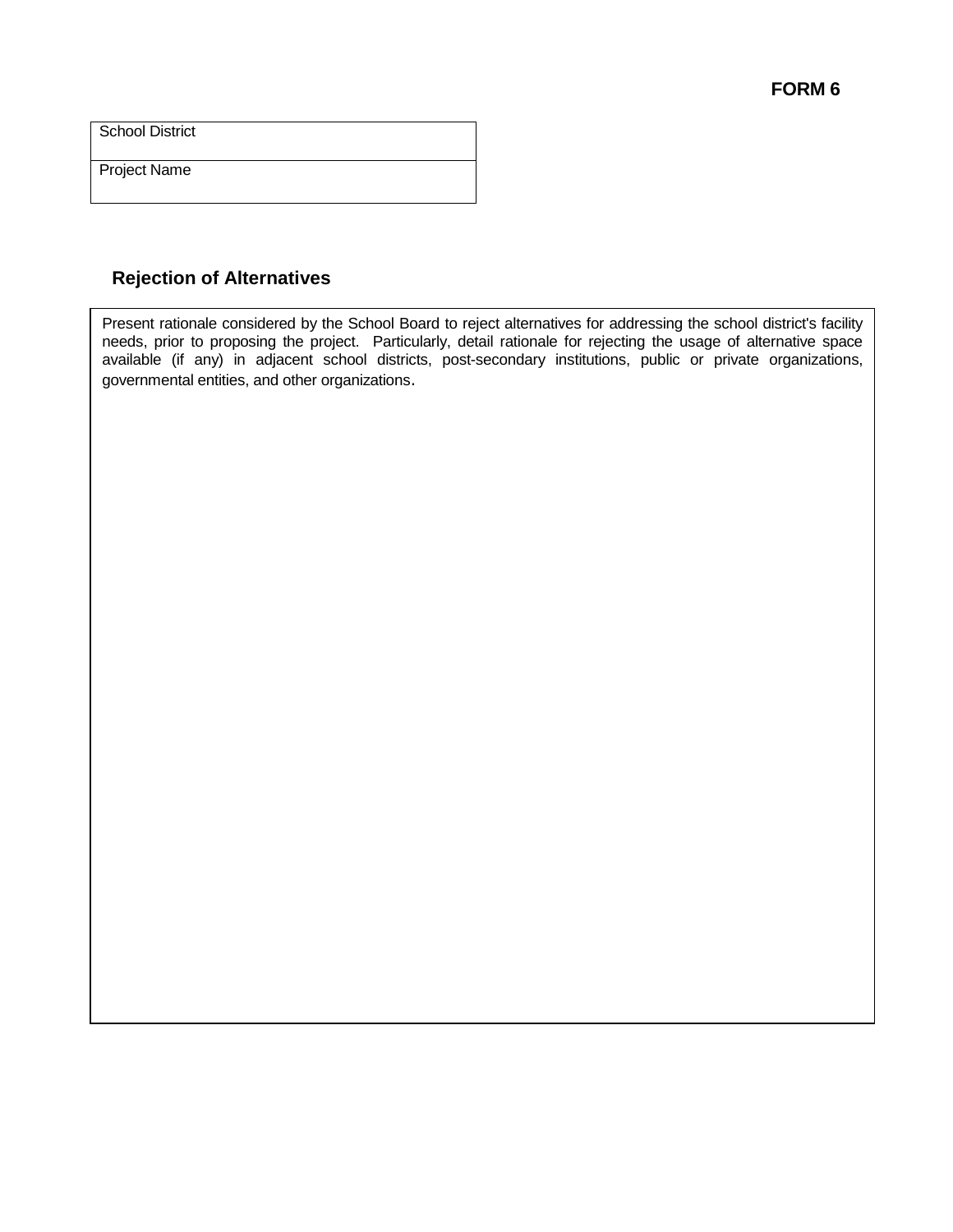Project Name

## **Collaboration**

| Detail briefly below efforts that have been made to cooperate or collaborate in the joint facility design, occupancy,<br>sharing, or other usage of the proposed project with other entities. |
|-----------------------------------------------------------------------------------------------------------------------------------------------------------------------------------------------|
|                                                                                                                                                                                               |
| • Area Schools:                                                                                                                                                                               |
|                                                                                                                                                                                               |
|                                                                                                                                                                                               |
|                                                                                                                                                                                               |
| • Health/Human Service Agencies:                                                                                                                                                              |
|                                                                                                                                                                                               |
|                                                                                                                                                                                               |
|                                                                                                                                                                                               |
| · Educational Agencies:                                                                                                                                                                       |
|                                                                                                                                                                                               |
|                                                                                                                                                                                               |
|                                                                                                                                                                                               |
| • Political Subdivisions:                                                                                                                                                                     |
|                                                                                                                                                                                               |
|                                                                                                                                                                                               |
|                                                                                                                                                                                               |
|                                                                                                                                                                                               |
| · Other (e.g. private schools; private businesses, etc.)                                                                                                                                      |
|                                                                                                                                                                                               |
|                                                                                                                                                                                               |
|                                                                                                                                                                                               |
|                                                                                                                                                                                               |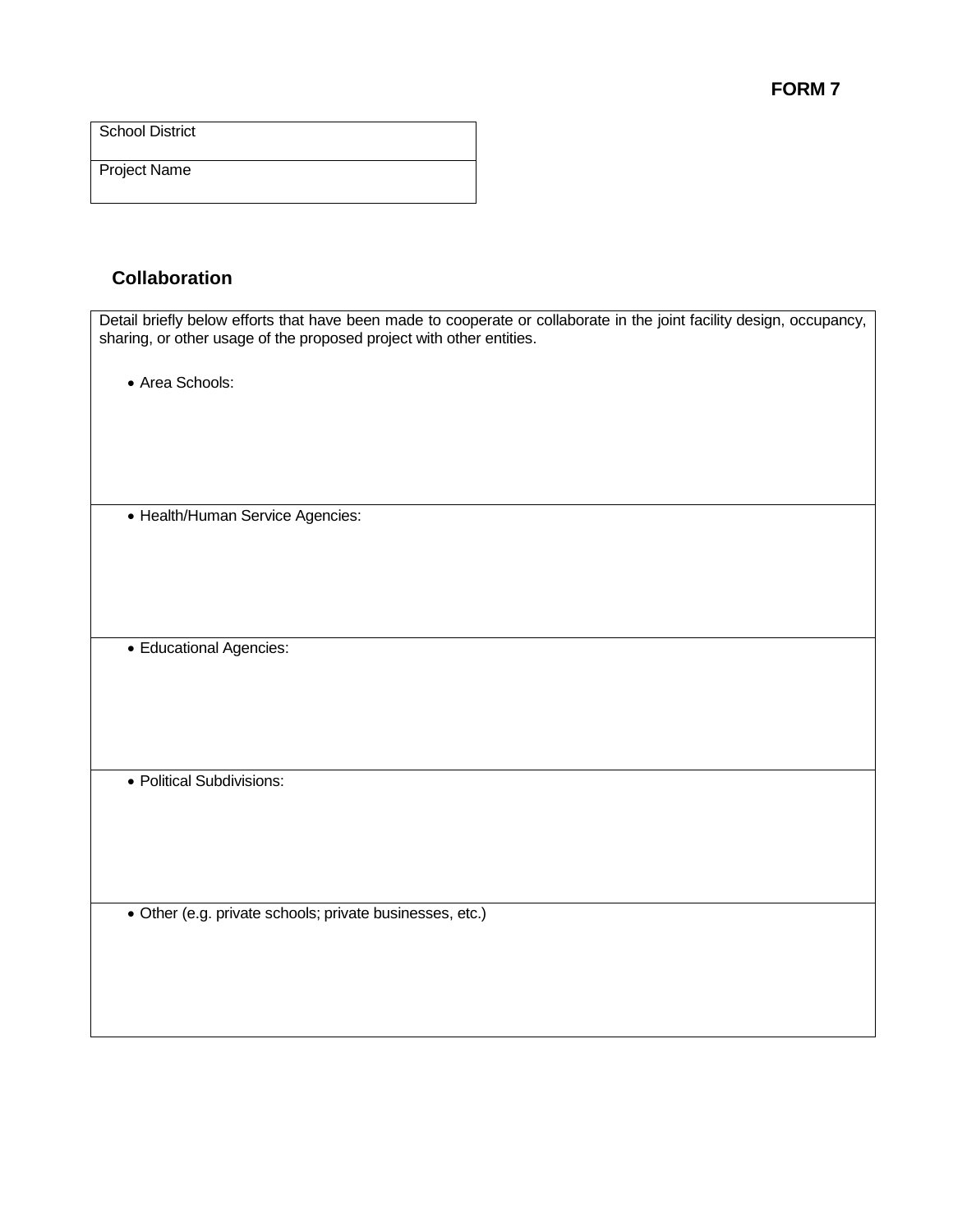Project Name

## **Current Year Fall Enrollment**

| <b>Pre-K Enrollment</b>        |
|--------------------------------|
| Kindergarten Enrollment        |
| <b>Grade One Enrollment</b>    |
| <b>Grade Two Enrollment</b>    |
| <b>Grade Three Enrollment</b>  |
| <b>Grade Four Enrollment</b>   |
| <b>Grade Five Enrollment</b>   |
| <b>Grade Six Enrollment</b>    |
| <b>Grade Seven Enrollment</b>  |
| <b>Grade Eight Enrollment</b>  |
| <b>Grade Nine Enrollment</b>   |
| <b>Grade Ten Enrollment</b>    |
| <b>Grade Eleven Enrollment</b> |
| <b>Grade Twelve Enrollment</b> |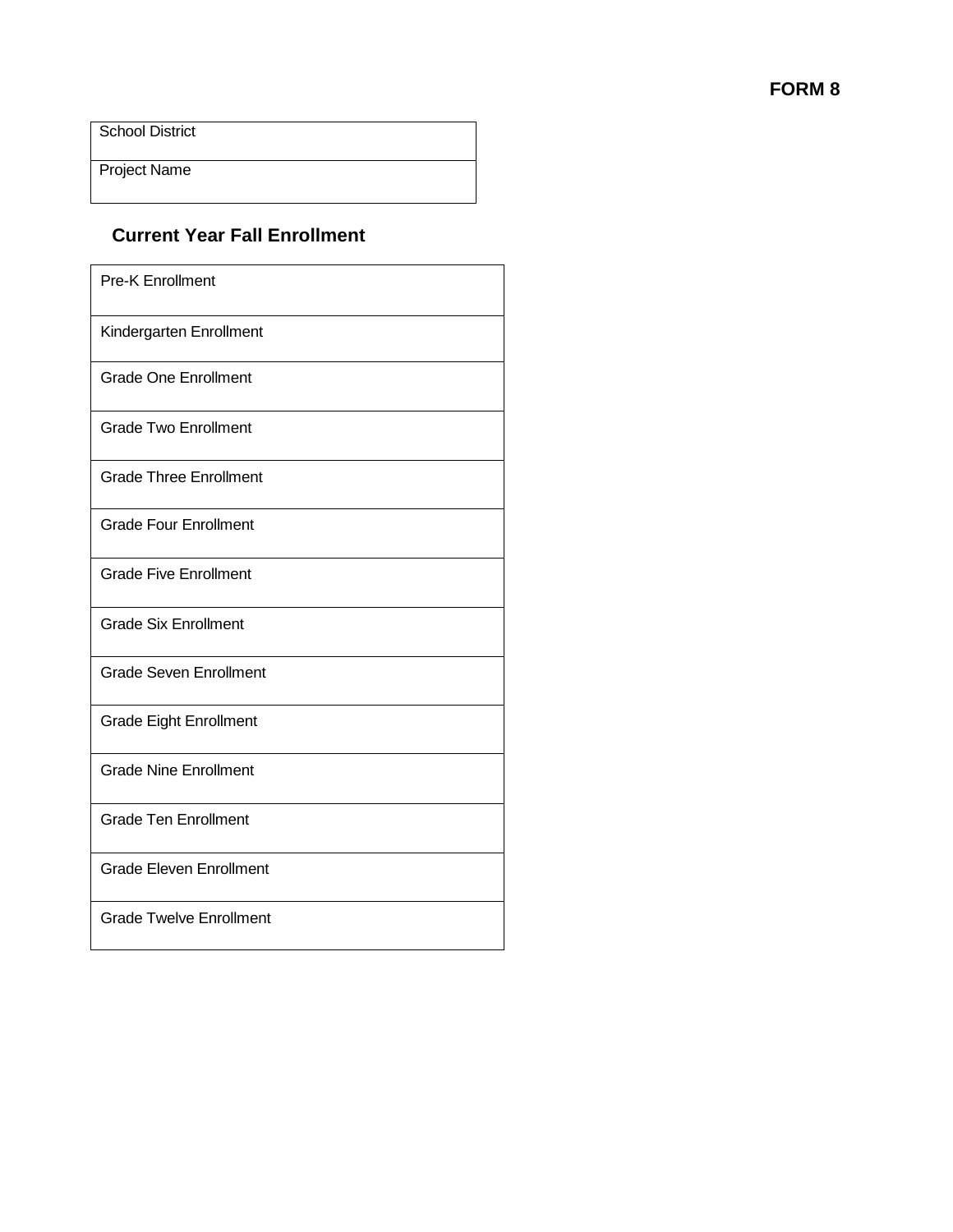Project Name

# **Prior Fall Enrollment (K-12)**

| 5-Year Prior        | Enrollment )K-12) |
|---------------------|-------------------|
|                     |                   |
| 4-Year Prior        | Enrollment (K-12) |
|                     |                   |
|                     |                   |
| 3-Year Prior        | Enrollment (K-12) |
|                     |                   |
|                     |                   |
|                     |                   |
| 2-Year Prior        | Enrollment (K-12) |
|                     |                   |
|                     |                   |
| 1 Year Prior        | Enrollment (K-12) |
|                     |                   |
|                     |                   |
|                     |                   |
| <b>Current Year</b> | Enrollment (K-12) |
|                     |                   |
|                     |                   |
|                     |                   |

# **Projected Fall Enrollment (K-12) \***

| <b>Current Year</b> | Enrollment (K-12) |
|---------------------|-------------------|
|                     |                   |
|                     |                   |
|                     |                   |
| Year 1              | Enrollment (K-12) |
|                     |                   |
|                     |                   |
| Year <sub>2</sub>   | Enrollment (K-12) |
|                     |                   |
|                     |                   |
|                     |                   |
| $\overline{Year}$ 3 | Enrollment (K-12) |
|                     |                   |
|                     |                   |
| Year 4              | Enrollment (K-12) |
|                     |                   |
|                     |                   |
|                     |                   |
| Year 5              | Enrollment (K-12) |
|                     |                   |
|                     |                   |

Project on the basis of current student enrollment and most recent census.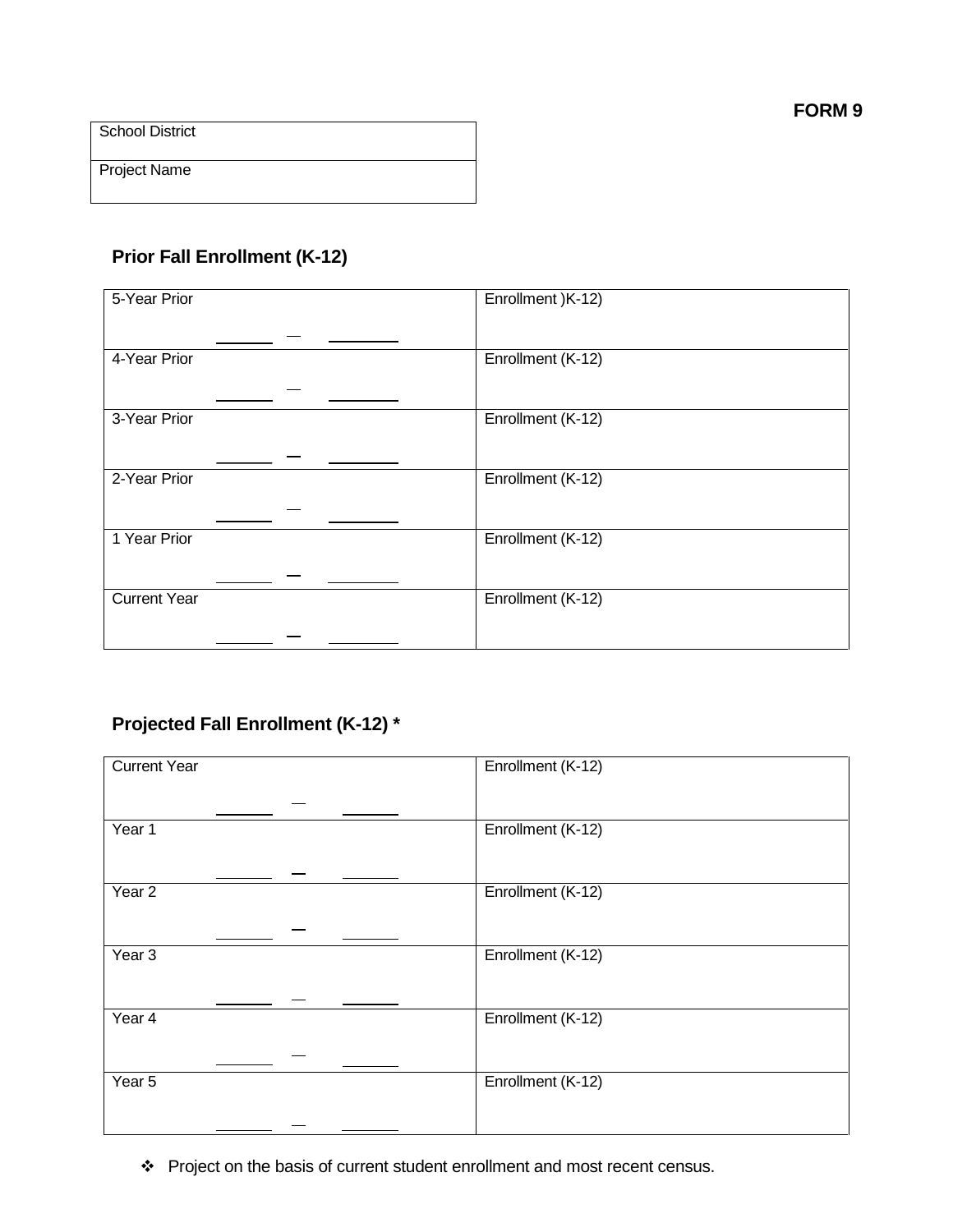| School District     |  |
|---------------------|--|
| <b>Project Name</b> |  |

# **General Fund Revenues, Expenditures, Balances**

| Year    | Revenues | Expenditures | <b>Balances</b> |
|---------|----------|--------------|-----------------|
|         |          |              |                 |
|         |          |              |                 |
|         |          |              |                 |
|         |          |              |                 |
|         |          |              |                 |
| Current |          |              |                 |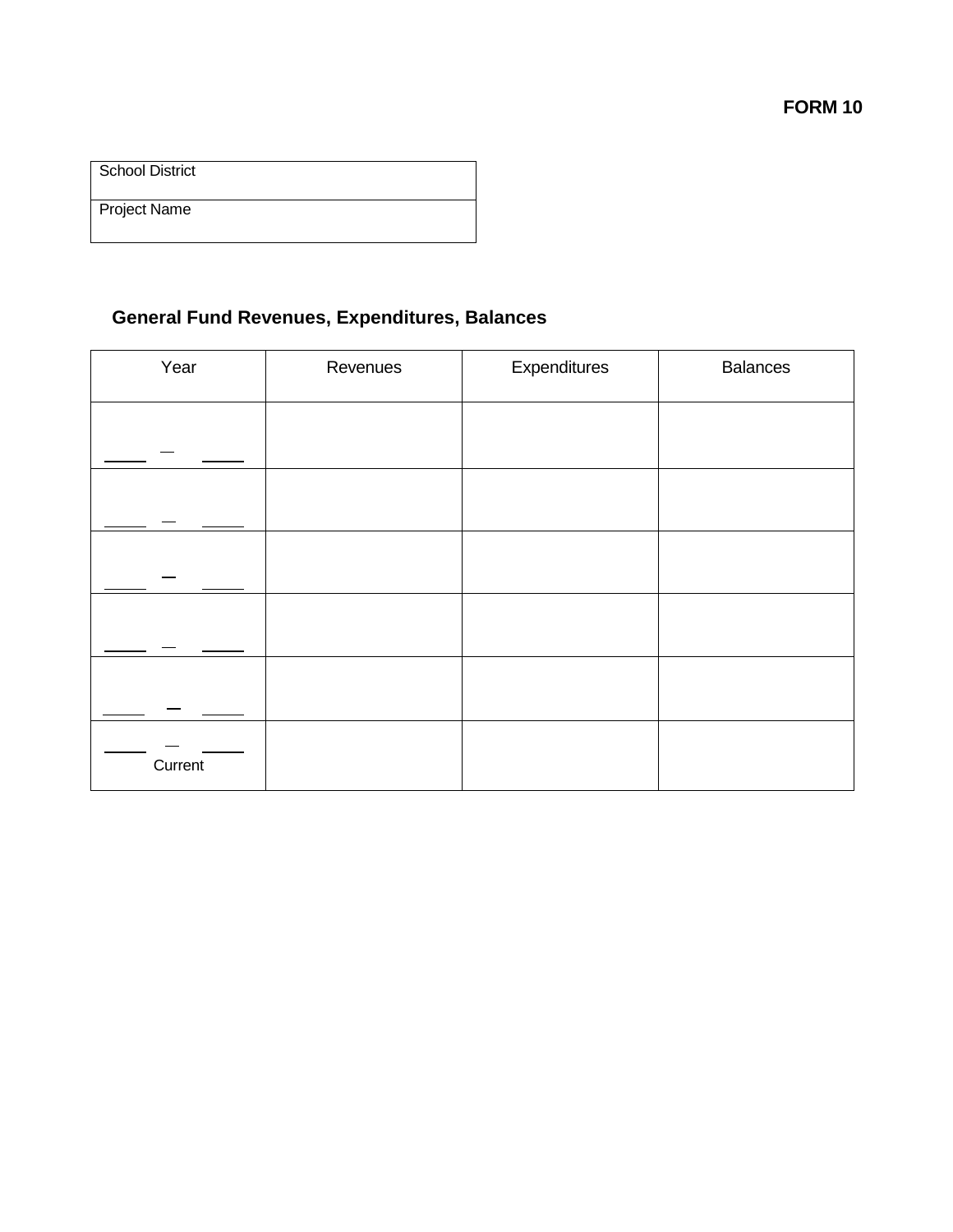Project Name

# **Expenditures/Pupil (Section H, School Finance Facts)**

|           | Expenditures/ |
|-----------|---------------|
| Year      | Pupil         |
|           |               |
|           |               |
|           |               |
|           |               |
|           |               |
|           |               |
|           |               |
|           |               |
|           |               |
|           |               |
|           |               |
|           |               |
|           |               |
|           |               |
|           |               |
|           |               |
| (Current) |               |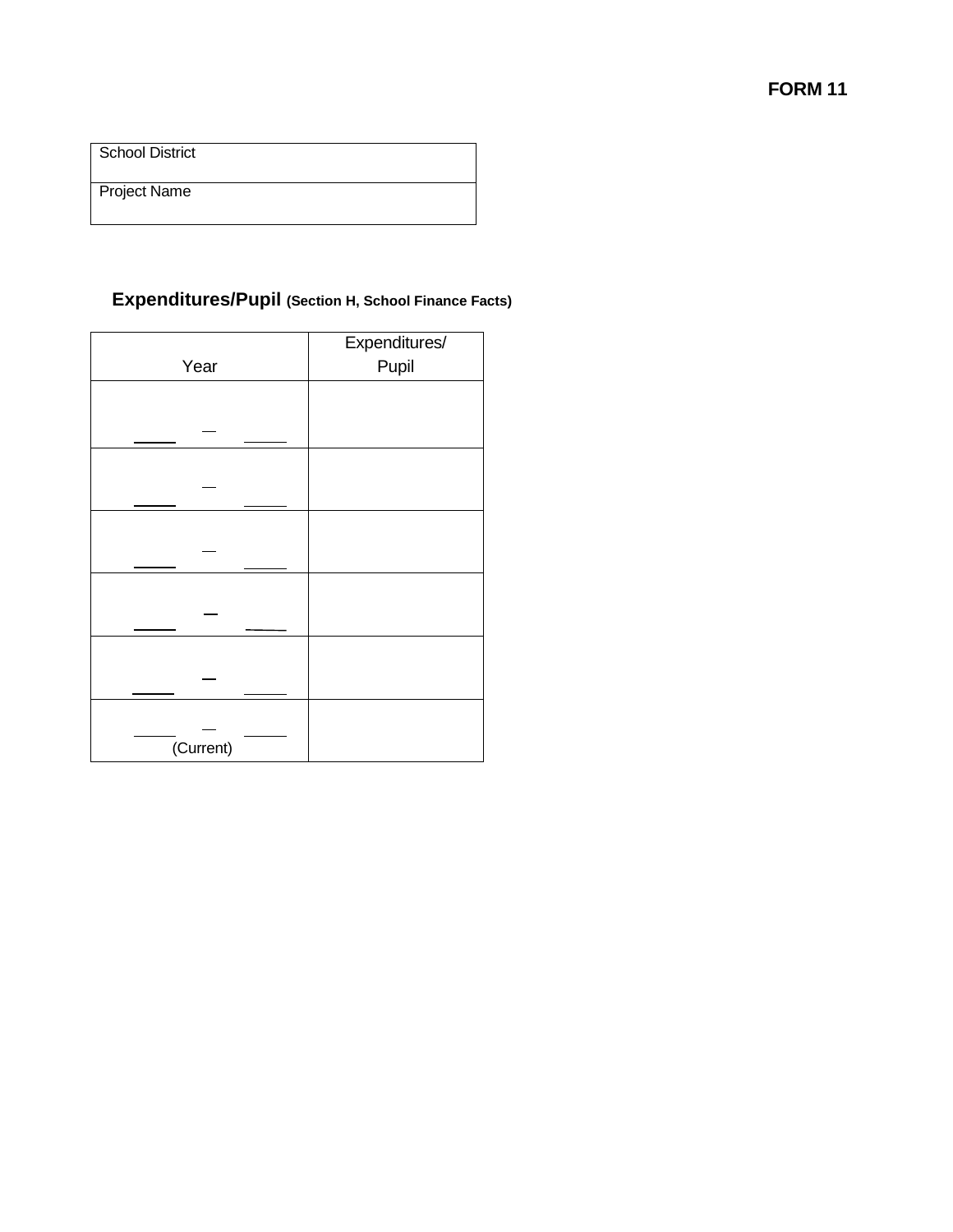Project Name

### **Mill Levies**

| Year      | General | <b>Building</b> | S & | Total |
|-----------|---------|-----------------|-----|-------|
|           |         |                 |     |       |
|           |         |                 |     |       |
|           |         |                 |     |       |
|           |         |                 |     |       |
|           |         |                 |     |       |
|           |         |                 |     |       |
|           |         |                 |     |       |
| (Current) |         |                 |     |       |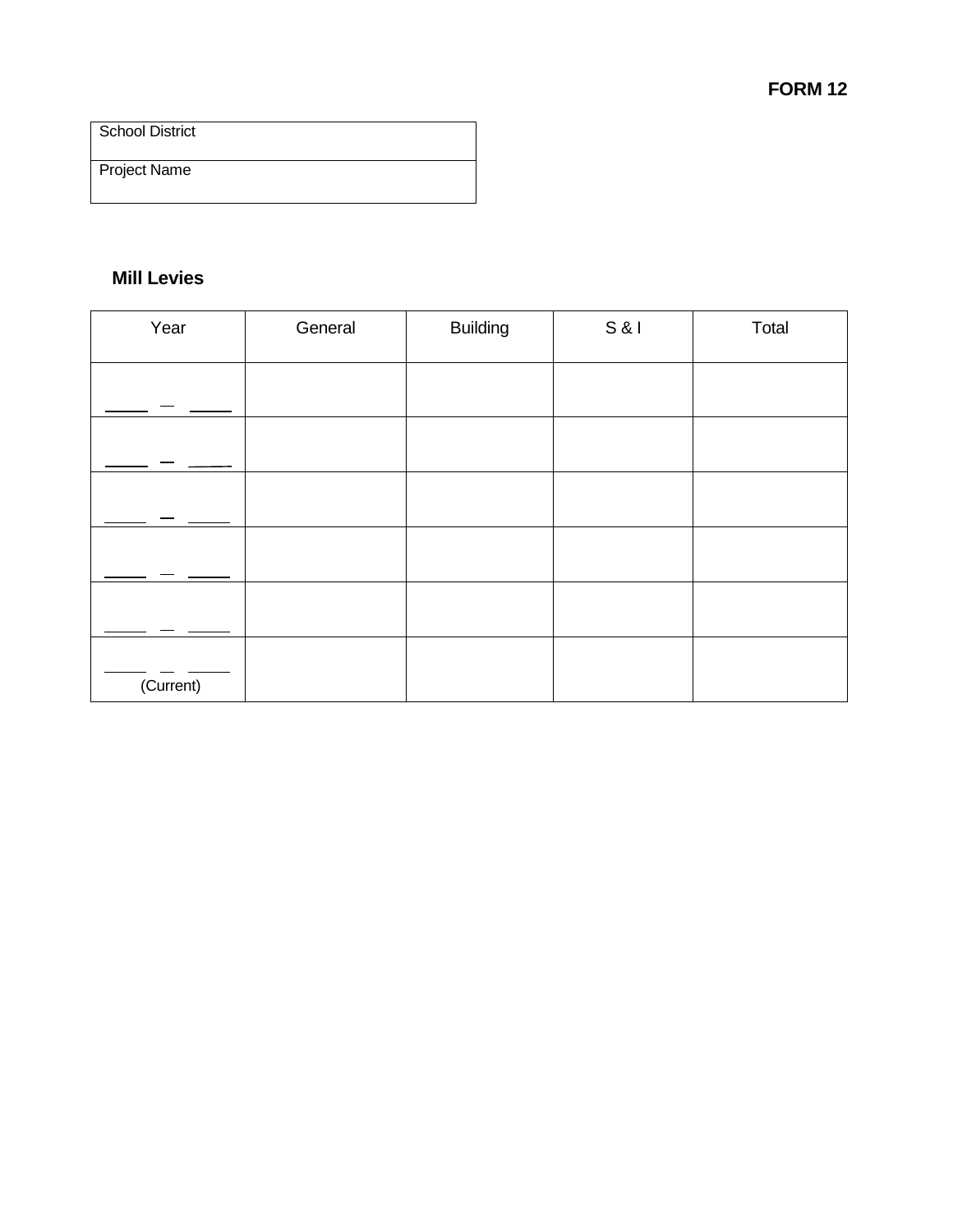Project Name

### **Taxable Valuation**

| Year      | Total<br><b>Taxable Valuation</b> | <b>Taxable Valuation/Pupil</b> |  |  |
|-----------|-----------------------------------|--------------------------------|--|--|
|           |                                   |                                |  |  |
|           |                                   |                                |  |  |
|           |                                   |                                |  |  |
|           |                                   |                                |  |  |
|           |                                   |                                |  |  |
|           |                                   |                                |  |  |
|           |                                   |                                |  |  |
|           |                                   |                                |  |  |
| (Current) |                                   |                                |  |  |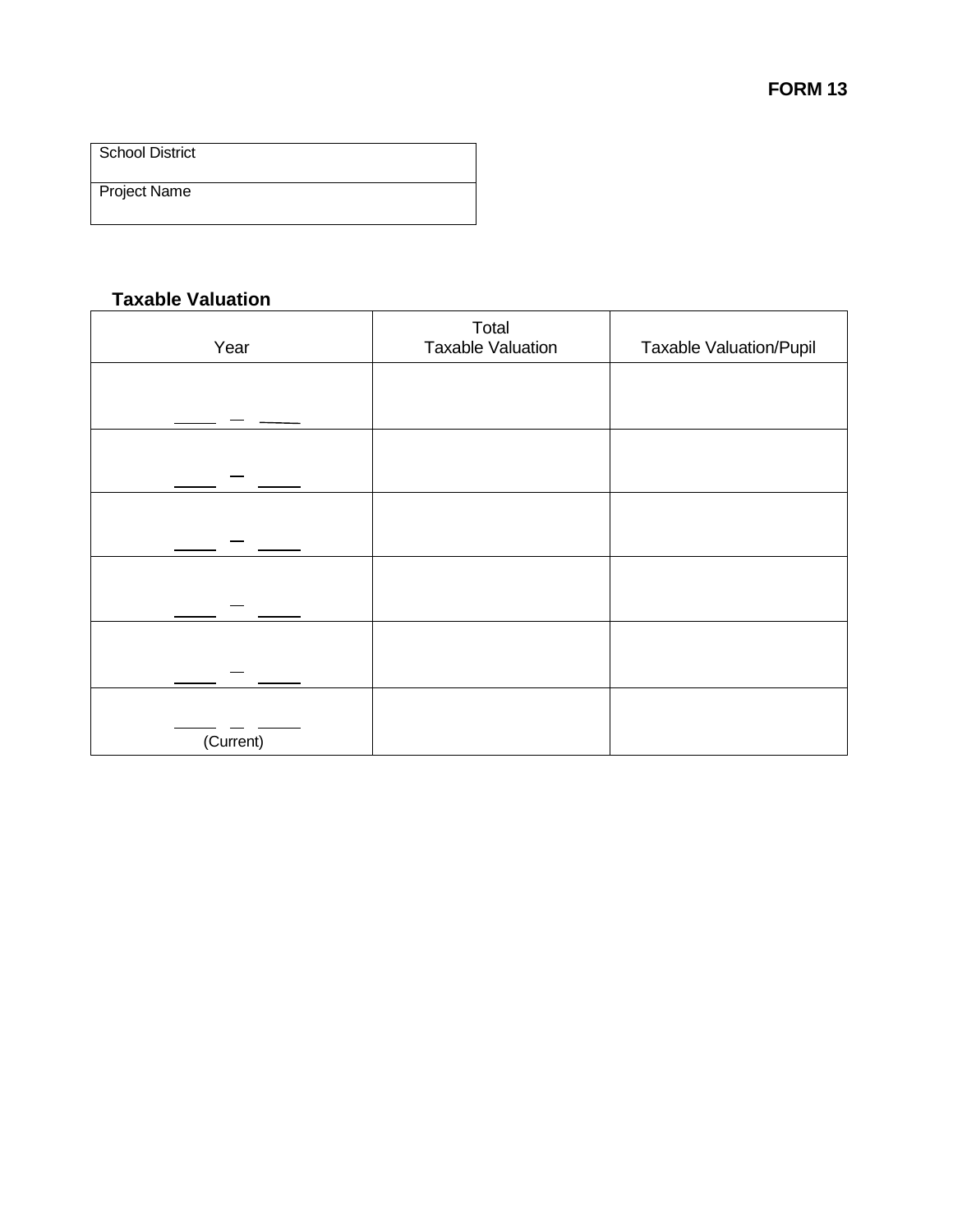| <b>School District</b> |  |
|------------------------|--|
| <b>Project Name</b>    |  |

### **Indebtedness**

|                       | <b>Retirement Schedule</b> |           |          |        |
|-----------------------|----------------------------|-----------|----------|--------|
| Debt                  | Amount                     | Principal | Interest | Repaid |
| Bonded:               |                            |           |          |        |
| $\bullet$ Issue 1:    |                            |           |          |        |
|                       |                            |           |          |        |
|                       |                            |           |          |        |
| $\bullet$ Issue 2:    |                            |           |          |        |
|                       |                            |           |          |        |
| $\bullet$ Issue 3:    |                            |           |          |        |
| Other (Explain/List): |                            |           |          |        |
|                       |                            |           |          |        |
|                       |                            |           |          |        |
|                       |                            |           |          |        |
|                       |                            |           |          |        |
|                       |                            |           |          |        |
|                       |                            |           |          |        |
|                       |                            |           |          |        |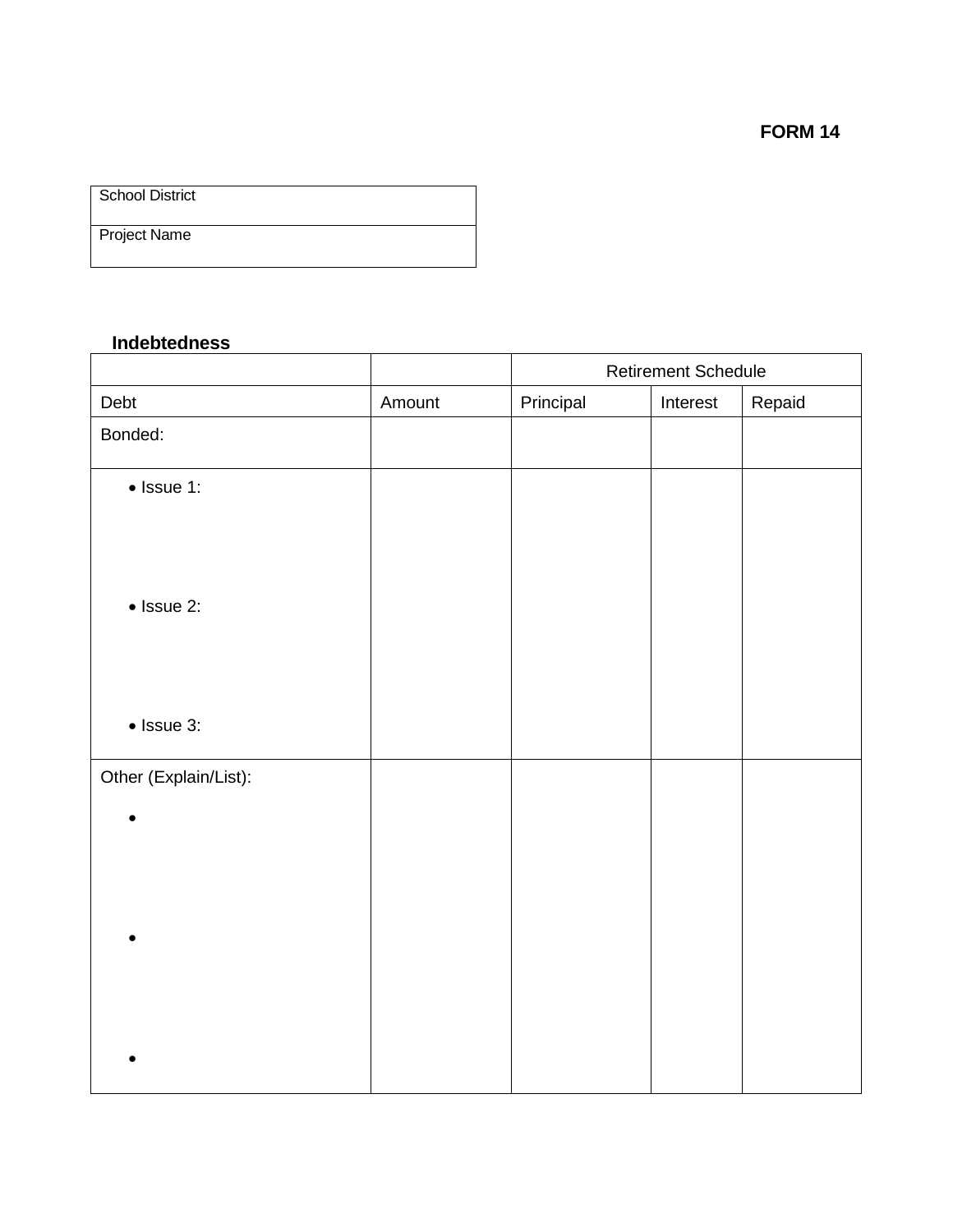Project Name

## **Overview of Facilities**

| Facility | Grade<br>Level | Orig.<br>Const./Add.<br>Dates | Site Size | Capacity | Current<br>Enroll-<br>ment | % of<br>Capacity |
|----------|----------------|-------------------------------|-----------|----------|----------------------------|------------------|
|          |                |                               |           |          |                            |                  |
|          |                |                               |           |          |                            |                  |
|          |                |                               |           |          |                            |                  |
|          |                |                               |           |          |                            |                  |
|          |                |                               |           |          |                            |                  |
|          |                |                               |           |          |                            |                  |
|          |                |                               |           |          |                            |                  |
|          |                |                               |           |          |                            |                  |
|          |                |                               |           |          |                            |                  |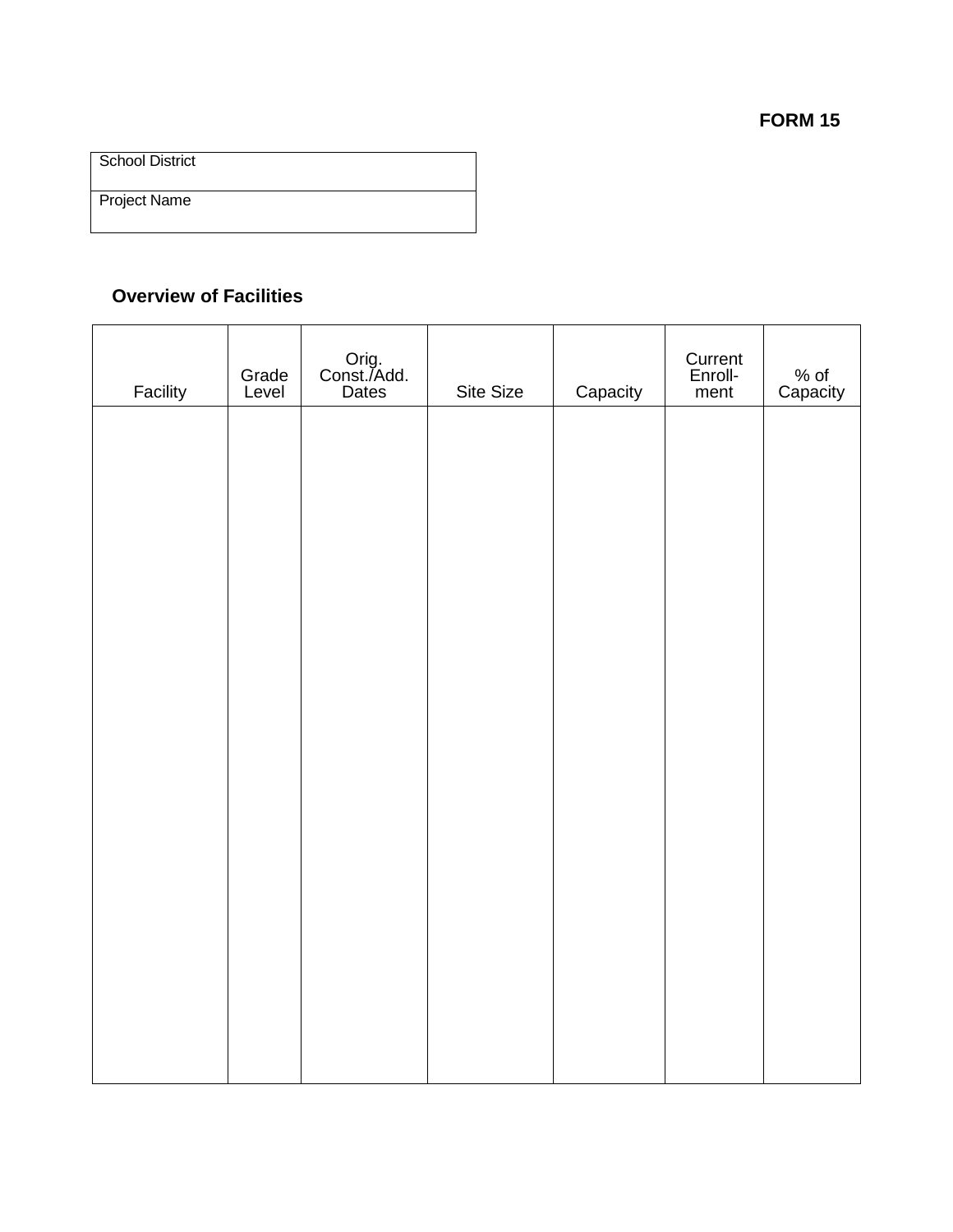Project Name

Year

# **Adjacent District Facilities/Sites**

| <b>Enrollment</b> |       |          |        |                         |          |
|-------------------|-------|----------|--------|-------------------------|----------|
| <b>District</b>   | $K-6$ | $7 - 12$ | $K-12$ | <b>Bldg. Capacities</b> | Distance |
| $\bullet$         |       |          |        |                         |          |
|                   |       |          |        |                         |          |
| ●                 |       |          |        |                         |          |
|                   |       |          |        |                         |          |
|                   |       |          |        |                         |          |
|                   |       |          |        |                         |          |
|                   |       |          |        |                         |          |
|                   |       |          |        |                         |          |
|                   |       |          |        |                         |          |
|                   |       |          |        |                         |          |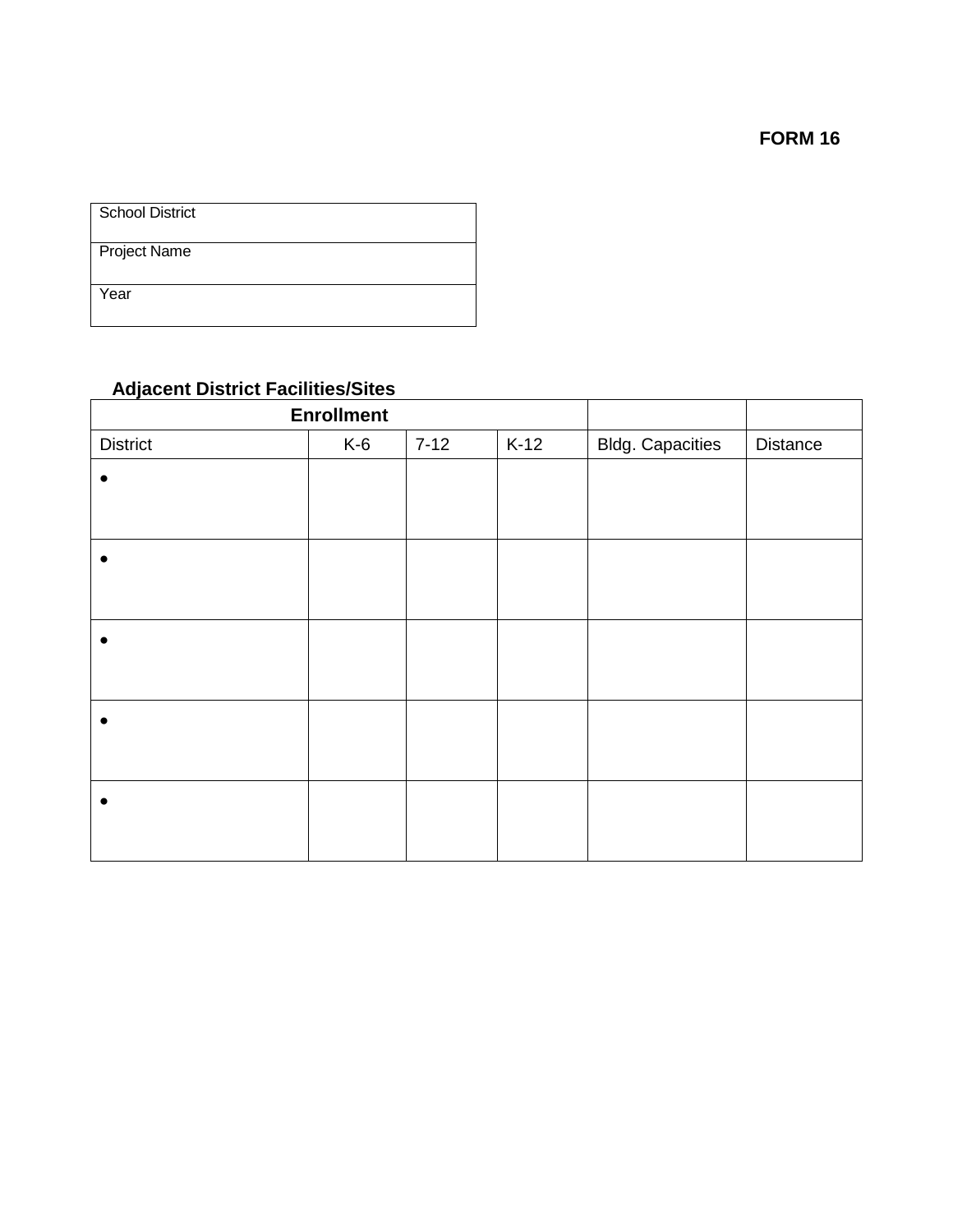**FORM 17**

**School District** 

Project Name

•

•

•

# **Violations and Proposed Impact**

Impact of project on existing violations that the school district may have (i.e. fire and safety, American Disabilities Act, asbestos abatement, food storage and preparation, etc.)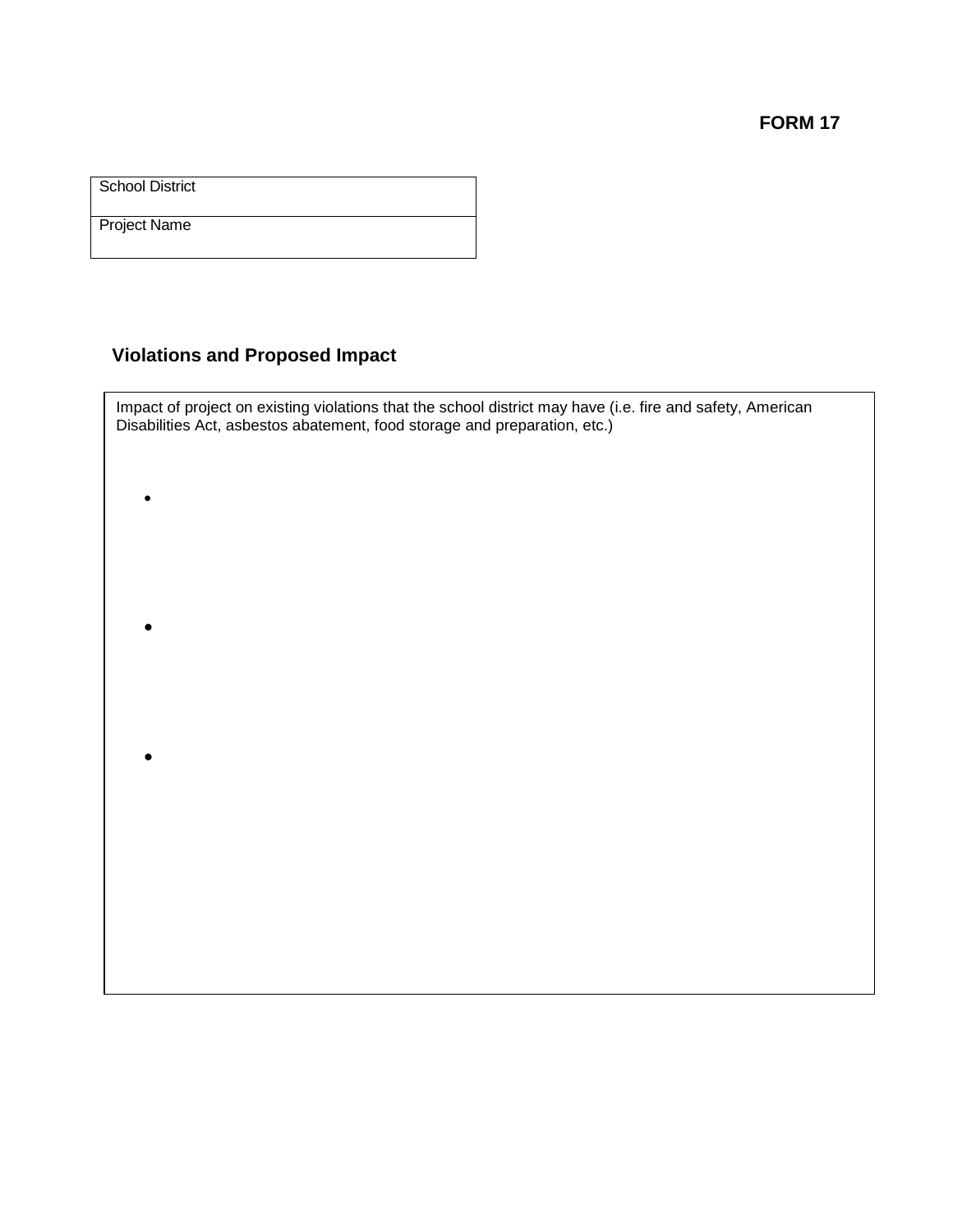**FORM 18**

School District

Project Name

## **Facility Efficiencies**

Estimate differences that will result in operating costs AND describe perceived reductions in energy and waste disposal costs to the district that will occur as a result of the project's approval.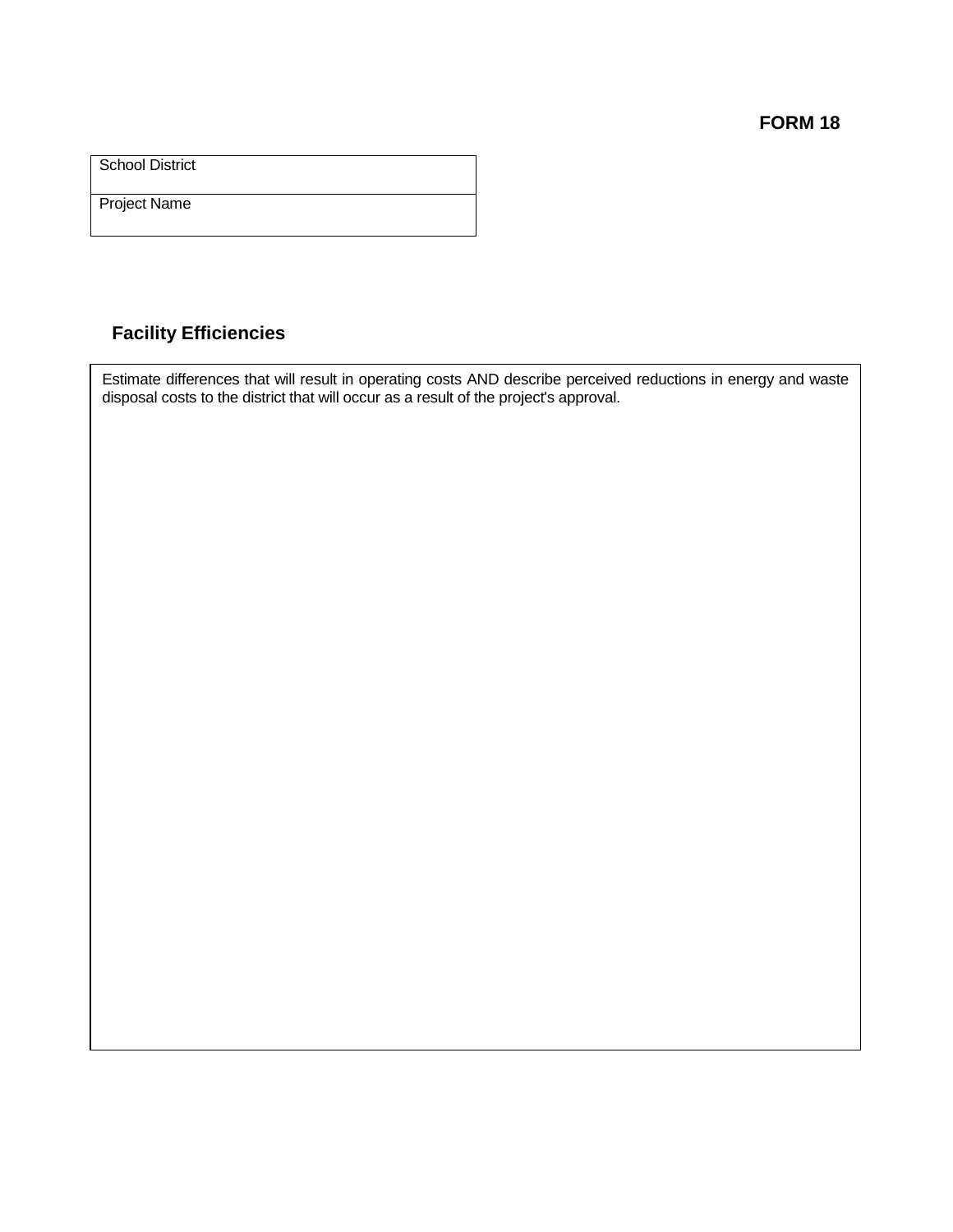Project Name

### **Assurances**

Provide assurances that (a) the proposed project is comparable in size and quality to projects recently constructed in other districts with similar enrollments, (b) collaboration/cooperation has been attempted, (c) the need for facilities could not be met within the district or adjacent districts at a comparable cost, (d) the facility will enhance or facilitate educational service delivery, (e) the economic and population bases of the communities to be served are likely to grow or remain level, (f) the facility meets/exceeds recommended size standards, (g) an analysis has been made to determine the facility accommodation of area learning needs, (h) the availability and manner of financing construction has been evaluated, (i) the district's operating budget can meet the proposed project's operating costs in a satisfactory manner.

a. Size and Quality Comparability:

b. Collaboration/Cooperation:

c. Inability to Identify/Secure Facility Alternatives at Comparable Cost:

d. Enhance Delivery of Educational Services: